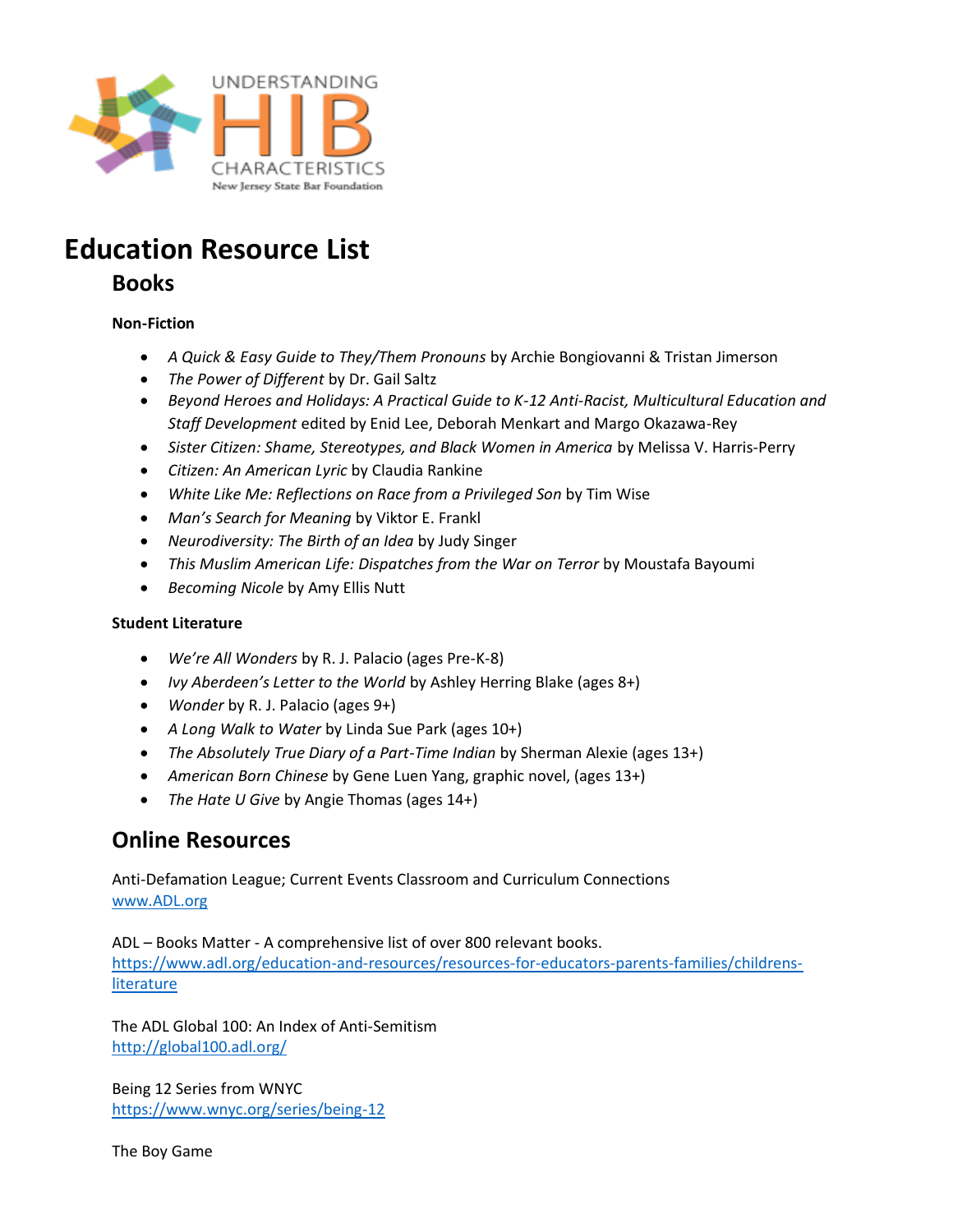An interactive website that uses video to look at bullying through the lens of masculine gender norms. This website allows educators to approach the topic of aggressor, target, and bystander behaviors among boys.

[www.theboygame.org](http://www.theboygame.org/)

Breaking the Prejudice Habit <http://breakingprejudice.org/>

A Class Divided (full film) | FRONTLINE (a film in response to Eye of the Storm) [https://www.youtube.com/watch?v=1mcCLm\\_LwpE](https://www.youtube.com/watch?v=1mcCLm_LwpE)

A Conversation on Race: A series of short films about identity in America <http://www.nytimes.com/interactive/projects/your-stories/conversations-on-race>

Cyberbullying Research Center, *Most Popular Apps* and *Teen Sexting Data* <https://cyberbullying.org/most-popular-social-media-apps> <https://cyberbullying.org/new-teen-sexting-data>

Dear Teacher: Heartfelt Advice for Teachers from Students [https://www.youtube.com/watch?v=lTMLzXzgB\\_s](https://www.youtube.com/watch?v=lTMLzXzgB_s)

Education Law Center, School Discipline in New Jersey Toolkit [https://edlawcenter.org/assets/files/pdfs/publications/Student\\_discipline\\_manual.pdf](https://edlawcenter.org/assets/files/pdfs/publications/Student_discipline_manual.pdf)

Eye of the Storm Jane Elliot 1970 <https://www.youtube.com/watch?v=6gi2T0ZdKVc>

New Jersey Principals and Supervisors Association and Foundation for Educational Administration: Legal One Trainings related to Bullying, Diversity, Equity, and Inclusion [https://portal.njpsa.org/NJPSA/Legal\\_One\\_Content\\_Library\\_new.aspx](https://portal.njpsa.org/NJPSA/Legal_One_Content_Library_new.aspx) <https://portal.njpsa.org/store/calendarschedule.aspx>

Garden State Equality: Resources for Educators <https://www.teach.lgbt/resources/for-educators/>

GLSEN website and link to 2019 GLSEN school climate survey <https://www.glsen.org/>and<https://www.glsen.org/research/2019-national-school-climate-survey>

The Genderbread Person

[http://itspronouncedmetrosexual.com/2011/11/breaking-through-the-binary-gender-explained-using](http://itspronouncedmetrosexual.com/2011/11/breaking-through-the-binary-gender-explained-using-continuums/#sthash.k1aPhBwh.dpbs)[continuums/#sthash.k1aPhBwh.dpbs](http://itspronouncedmetrosexual.com/2011/11/breaking-through-the-binary-gender-explained-using-continuums/#sthash.k1aPhBwh.dpbs) an[d genderbread.org](genderbread.org)

HIBster Anti-Bullying Software <http://hibreporting.com/>

An Interview with Judy Singer on Neurodiversity <http://www.myspectrumsuite.com/meet-judy-singer/>

Learning for Justice (formerly Teaching Tolerance) <https://www.learningforjustice.org/> and [https://www.learningforjustice.org/professional](https://www.learningforjustice.org/professional-development/bullying-basics)[development/bullying-basics](https://www.learningforjustice.org/professional-development/bullying-basics)

Mallory's Law, updates to New Jersey Anti-Bullying Bill of Rights